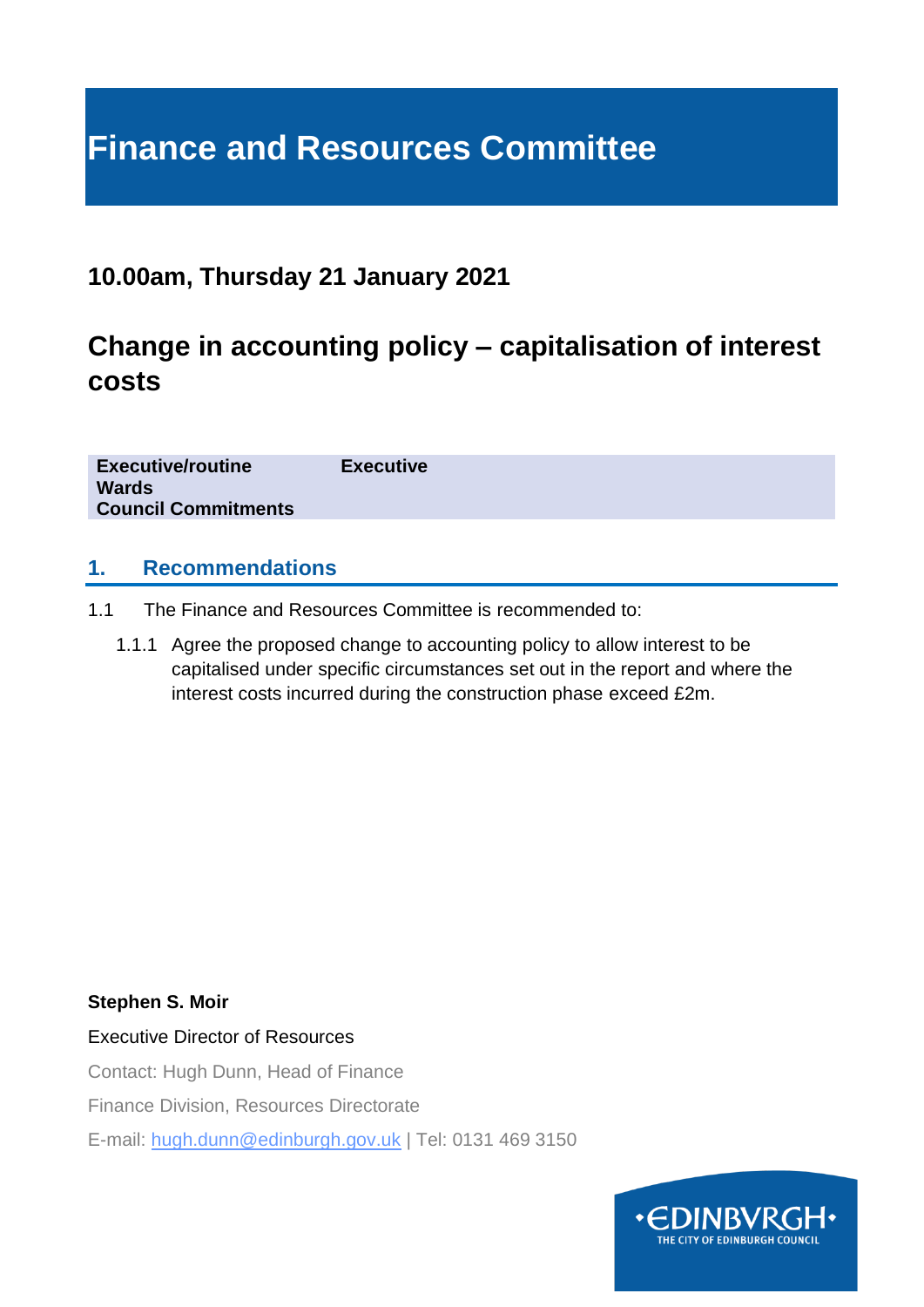**Report**

## **Change in accounting policy – capitalisation of interest costs**

## **2. Executive Summary**

2.1 The purpose of this report is to seek Members' approval to change the accounting policy to allow interest to be capitalised under specific circumstances for expenditure on qualifying assets.

## **3. Background**

- 3.1 The Council's accounting policies are aligned with International Accounting Standards.
- 3.2 Interest costs arising from capital expenditure are accounted for as revenue expenditure in the year in which they arise, with the costs being met through the loan charges budget, which is augmented by budget virements from services, where projects are funded on a prudential basis, through either income streams or revenue savings.
- 3.3 The Council's Financial Statements are prepared in accordance with the Code of Practice on Local Authority Accounting in the United Kingdom.
- 3.4 Capitalisation of interest was referred to in the Trams to Newhaven report to the Transport and Environment Committee at its meeting on 12 November 2020, which noted that the Council was considering changing its policy to allow for capitalisation during construction periods.

### **4. Main report**

4.1 A review has been undertaken on the suitability of the Council's current accounting policy for interest taking into consideration the requirements of large-scale projects, spanning more than one year of construction, and funded from future revenue streams. The Council currently accounts for loan charges in the year in which they arise. However, the opportunity to capitalise borrowing costs exists.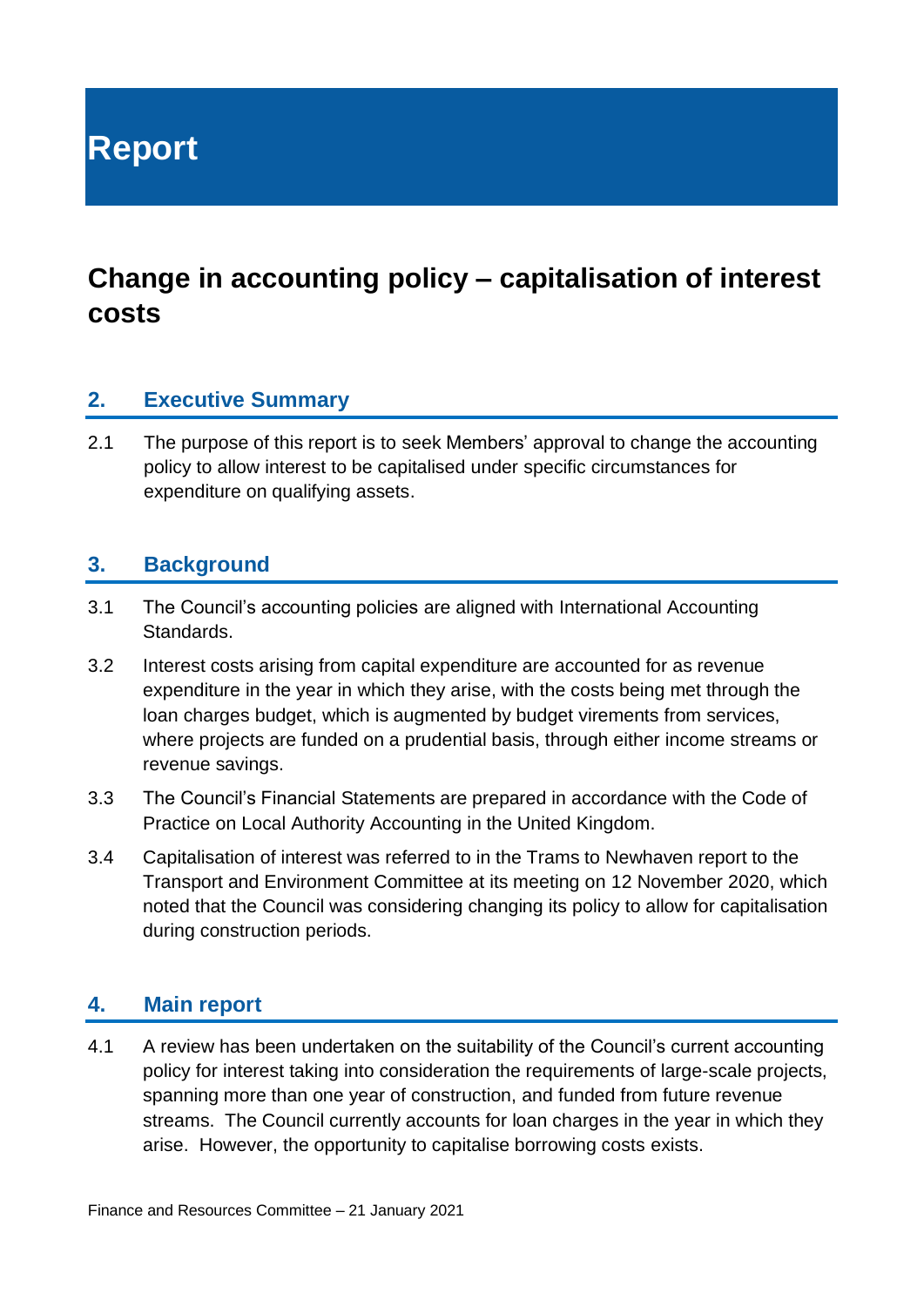4.2 There is provision within the Accounting Code of Practice to enable an authority to implement a policy of capitalising borrowing costs. In order to do so, the authority will need to determine (i) an interpretation of what constitutes a qualifying asset and (ii) the borrowing costs that are to be capitalised. The following is an extract from the Code of Practice on Local Authority Accounting in the United Kingdom – Guidance Notes for Practitioners 2019/20 Accounts:

#### **Qualifying assets**

- The definition of qualifying assets in paragraph 4.8.2.3 of the Code refers simply to assets **M6** that necessarily take a substantial period of time to get ready for their intended use or sale. Taking into account materiality, the practical outcome of this definition is that an asset will take a substantial period of time to get ready if the period is sufficiently long for a material balance of borrowing costs to accrue.
- The implication is that if it would be material for an authority to accrue borrowing costs, the **M7** Code will support it doing so. Authorities will then set a prospective de minimis limit, based on the amount of borrowing costs estimated to be accrued and/or the period the asset is expected to take to get ready.
- 4.3 Adopting such a policy for interest costs associated with qualifying assets would allow costs to be better matched to income streams and would have a positive impact on wider financial sustainability issues in the short to medium term, noting that the overall loan charges associated with any project would be higher over the full repayment period. A de minimis limit of £2m for interest costs is proposed, taking account of the size and nature of the projects to which, the policy would be applied.
- 4.4 The Council's current policy on measurement of fixed assets reads as follows:

#### • Measurement

Infrastructure, community assets and assets under construction are measured at historical cost.

4.5 The proposed wording, taking account of the recommendation in this report, would be as follows:

#### *Measurement*

*Infrastructure assets, community assets and assets under construction are initially measured at historic cost, comprising their purchase price and any costs attributable to brining the assets into use for their intended purpose.*

4.6 Where assets under construction will take a substantial period of time to be ready for their intended use, and the borrowing costs are to be met from associated income streams, then the interest costs that are directly attributable to the construction of the asset will be capitalised, subject to a de minimis limit of £2m of interest costs per asset under construction.